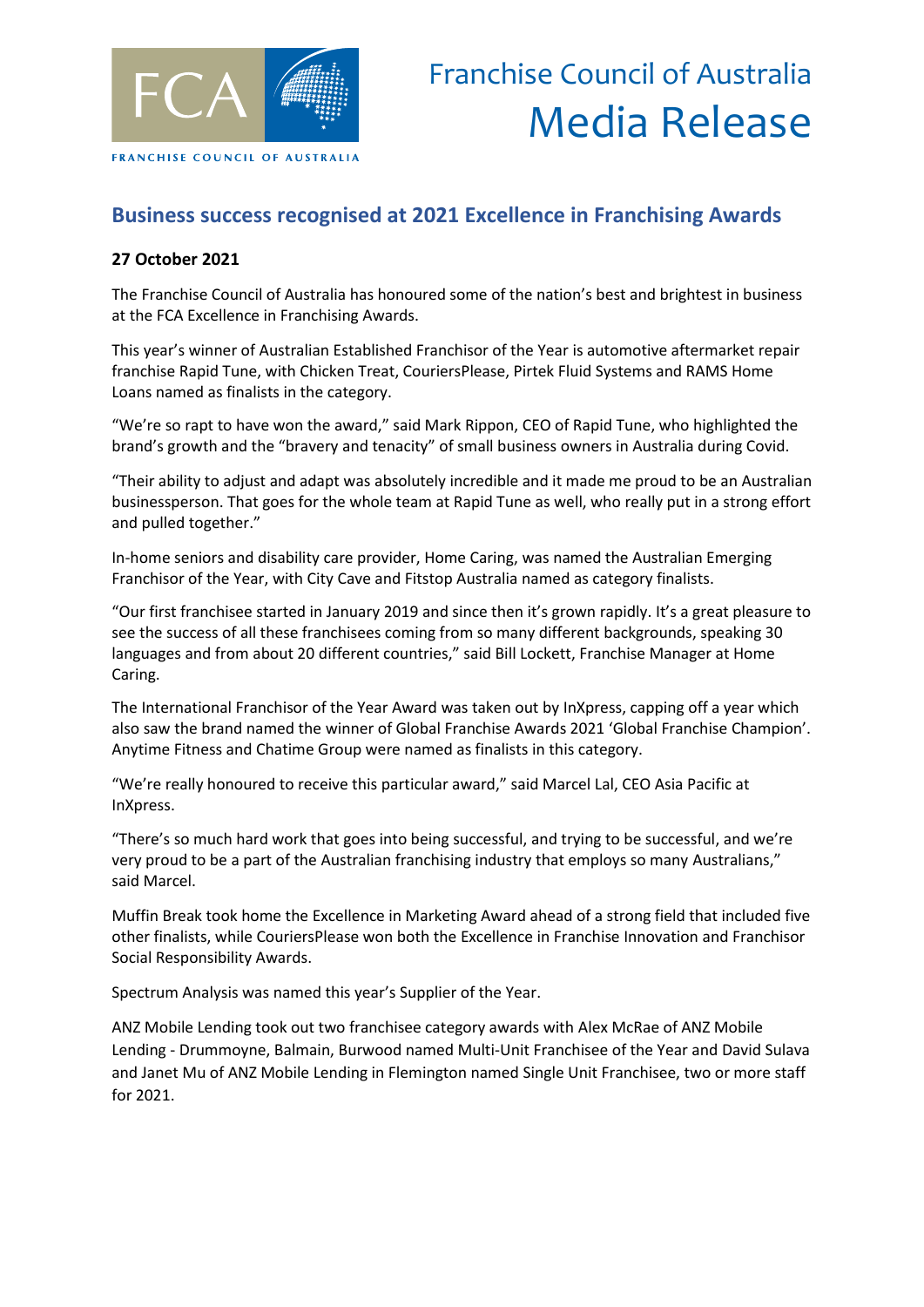

# Franchise Council of Australia Media Release

#### FRANCHISE COUNCIL OF AUSTRALIA

"The secret of our success is our team. Over Covid it's been very challenging but what's kept us going is our team. I think being in Covid has given us the opportunity to create such a close team because we've become each other's family. This award definitely goes out to our team," said Janet.

InXpress continued its success at this year's Awards with InXpress Brisbane franchisee Bev Taylor winning the Single Unit Franchisee, less than two staff Award.

The Franchise Woman of the Year Award was won by Karen Purcell of Foodco, while Field Manager of the Year was awarded to Phil Colburn of Poolwerx.

"In one of the most difficult economic environments ever experienced by Australian business, the resilience, adaptability and determination that has been demonstrated by all Awards finalists and winners is truly outstanding," said Franchise Council of Australia CEO, Mary Aldred.

"We congratulate them of them for their persistence and achievements during an extraordinarily challenging time and commend each and every hard-working franchisee and franchisor across Australia for their vital contributions to employment, the economy and communities across the nation," said Mary Aldred.

The FCA has also announced its annual Hall of Fame inductee for 2021, with Bakers Delight cofounder, Lesley Gillespie named as this year's recipient of this prestigious award.

Lesley and her husband Roger opened the company's first bakery in 1980 in Hawthorn, Melbourne and chose the name because they believed that every loaf, every roll and every bun should be a delight to bake, a delight to eat and a delightful customer experience.

More than 40 years on, Bakers Delight remains family owned and operated under the leadership of their daughter, Elise Gillespie and her husband, David Christie and can be found in more than 650 locations across Australia, Canada, USA and New Zealand.

- **ENDS** -

**Note: Full list of winners below.**

### **2021 Excellence in Franchising Award Winners**

**Australian Established Franchisor of the Year** - **Rapid Tune**

**Australian Emerging Franchisor of the Year** - **Home Caring** 

**International Franchisor of the Year** - **InXpress** 

**Multi-Unit Franchisee of the Year** - **Alex McRae, ANZ Mobile Lending - Drummoyne, Balmain, Burwood**

**Single Unit Franchisee of the Year, two or more staff** - **David Sulava and Janet Mu, ANZ Mobile Lending - Flemington**